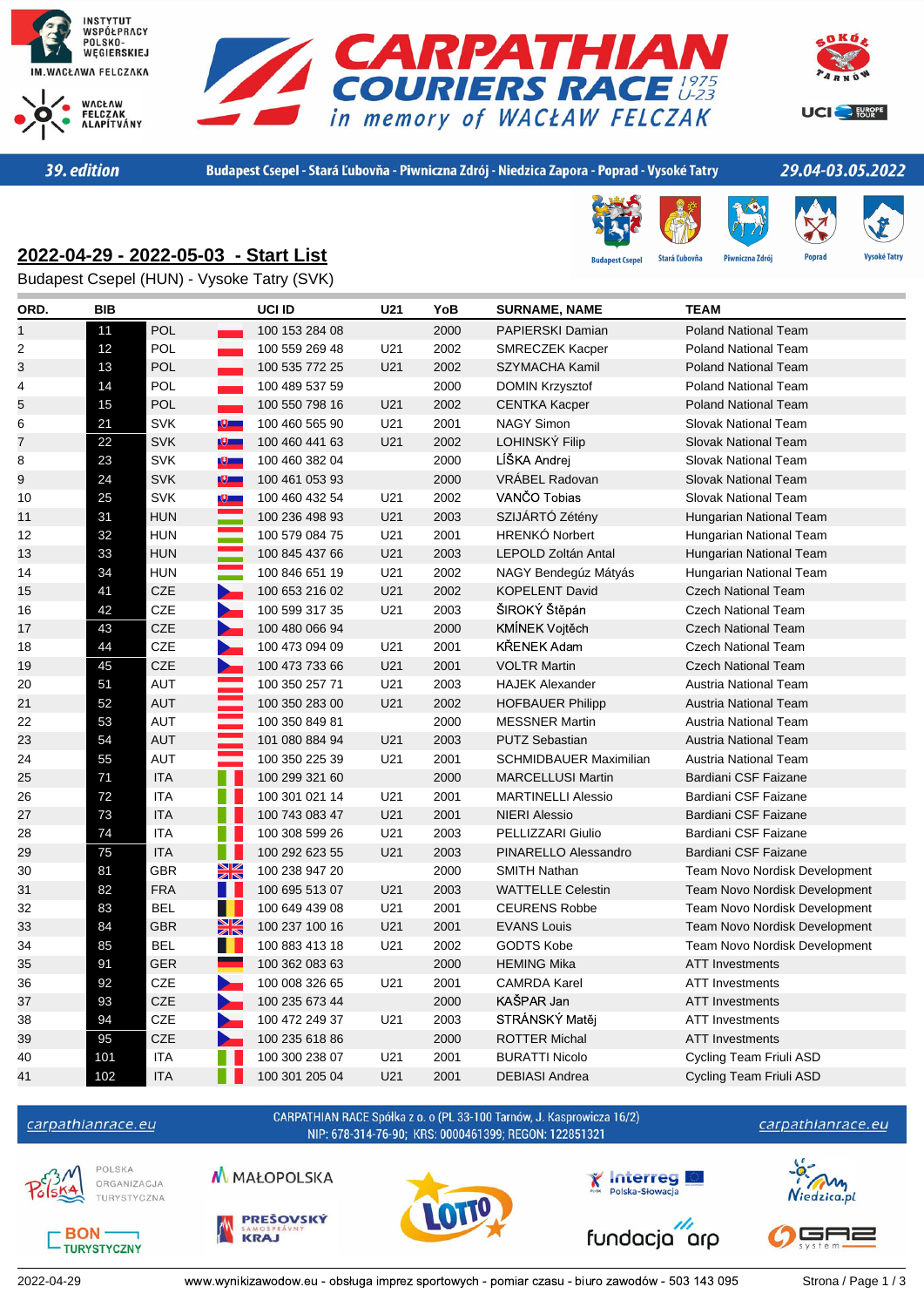





39. edition

Budapest Csepel - Stará Ľubovňa - Piwniczna Zdrój - Niedzica Zapora - Poprad - Vysoké Tatry

# 29.04-03.05.2022

## **2022-04-29 - 2022-05-03 - Start List**



est Cser **Stará Ľubovňa**  Piwniczna Zdrój **Popra** 

Budapest Csepel (HUN) - Vysoke Tatry (SVK)

| ORD. | <b>BIB</b> |                                         | UCI ID         | U21 | YoB  | <b>SURNAME, NAME</b>      | <b>TEAM</b>                           |
|------|------------|-----------------------------------------|----------------|-----|------|---------------------------|---------------------------------------|
| 42   | 103        | <b>ITA</b>                              | 100 319 677 46 | U21 | 2002 | DE CASSAN Davide          | Cycling Team Friuli ASD               |
| 43   | 104        | 一滴一<br>CRO                              | 100 284 056 24 | U21 | 2002 | MIHOLJEVIC Fran           | Cycling Team Friuli ASD               |
| 44   | 105        | $\frac{N}{2}$<br>GBR                    | 100 642 724 83 | U21 | 2002 | <b>STOCKWELL Oliver</b>   | Cycling Team Friuli ASD               |
| 45   | 111        | POL                                     | 100 562 665 49 | U21 | 2003 | <b>GIERYK Kacper</b>      | <b>HRE Mazowsze Serce Polski</b>      |
| 46   | 113        | POL                                     | 100 830 732 08 | U21 | 2003 | RADOSZ Maksymilian        | <b>HRE Mazowsze Serce Polski</b>      |
| 47   | 114        | <b>POL</b>                              | 100 593 973 26 | U21 | 2002 | OŚKO Miłosz               | <b>HRE Mazowsze Serce Polski</b>      |
| 48   | 115        | POL<br>۰                                | 100 593 891 41 | U21 | 2003 | POMORSKI Michał           | <b>HRE Mazowsze Serce Polski</b>      |
| 49   | 121        | <b>SLO</b>                              | 100 176 156 85 | U21 | 2002 | ZIHERL Luka               | Cycling Team Kranj                    |
| 50   | 122        | <b>SLO</b><br>$\mathbf{v}_{\text{max}}$ | 101 115 190 62 | U21 | 2002 | VOVK Jaka                 | Cycling Team Kranj                    |
| 51   | 123        | <b>SLO</b><br>$\mathbf{E}$              | 100 175 806 26 | U21 | 2003 | <b>JEROMEL Vid</b>        | Cycling Team Kranj                    |
| 52   | 124        | <b>SRB</b><br>第一                        | 100 550 976 00 | U21 | 2003 | <b>TURKULOV Luka</b>      | Cycling Team Kranj                    |
| 53   | 125        | سيؤر<br><b>SLO</b>                      | 101 067 631 33 | U21 | 2003 | ČERNE Andrej              | Cycling Team Kranj                    |
| 54   | 131        | <b>FRA</b><br>H.                        | 100 713 818 76 | U21 | 2002 | <b>CARPENTIER Florian</b> | Premier Tech U23 Cycling Project      |
| 55   | 132        | $\blacktriangleright$<br>CAN            | 100 598 118 00 | U21 | 2003 | <b>JULIEN Matisse</b>     | Premier Tech U23 Cycling Project      |
| 56   | 133        | $\left\  \cdot \right\ $<br>CAN         | 100 562 756 43 |     | 2000 | <b>JUNEAU Francis</b>     | Premier Tech U23 Cycling Project      |
| 57   | 134        | $\blacktriangleright$<br>CAN            | 100 527 705 09 |     | 2000 | <b>MILES Carson</b>       | Premier Tech U23 Cycling Project      |
| 58   | 135        | $\left\  \cdot \right\ $<br>CAN         | 100 598 981 87 | U21 | 2001 | <b>RIVARD Nicolas</b>     | Premier Tech U23 Cycling Project      |
| 59   | 141        | <b>NED</b>                              | 100 228 487 36 |     | 2000 | <b>DEELSTRA Huub</b>      | Sensa Cycling Team                    |
| 60   | 143        | <b>NED</b>                              | 100 227 943 74 |     | 2000 | <b>TEN BOSKE Kars</b>     | Sensa Cycling Team                    |
| 61   | 144        | Ξ<br><b>NED</b>                         | 101 193 443 36 | U21 | 2003 | VAN DER VEEN Steyn        | Sensa Cycling Team                    |
| 62   | 145        | Ξ<br><b>NED</b>                         | 100 483 836 81 |     | 2000 | <b>STEMAN Jip</b>         | Sensa Cycling Team                    |
| 63   | 146        | <b>NED</b>                              | 101 173 496 71 | U21 | 2003 | VAN HOORN Mart            | Sensa Cycling Team                    |
| 64   | 161        | POL                                     | 100 551 255 85 | U21 | 2002 | SEDZIELEWSKI Michał       | KS Pogoń Mostostal Puławy             |
| 65   | 162        | POL                                     | 100 592 411 16 | U21 | 2003 | <b>MACIEJUK Kacper</b>    | KS Pogoń Mostostal Puławy             |
| 66   | 163        | POL                                     | 100 550 984 08 |     | 2000 | <b>ZAREBSKI Marcin</b>    | KS Pogoń Mostostal Puławy             |
| 67   | 165        | POL<br><u>e</u>                         | 100 922 714 34 | U21 | 2002 | ŽUREK Jakub               | KS Pogoń Mostostal Puławy             |
| 68   | 171        | e e<br>NED                              | 100 230 938 62 | U21 | 2001 | VAN DEN BROEK Frank       | Jegg-DJR Academy                      |
| 69   | 172        | <b>NED</b>                              | 100 987 430 51 | U21 | 2003 | DE JONG Nino              | Jegg-DJR Academy                      |
| 70   | 173        | <b>NED</b>                              | 100 232 346 15 | U21 | 2002 | <b>MAAS Marijn</b>        | Jegg-DJR Academy                      |
| 71   | 174        | <b>NED</b>                              | 100 231 120 50 | U21 | 2002 | <b>PIJNENBURG Sven</b>    | Jegg-DJR Academy                      |
| 72   | 175        | <b>NED</b>                              | 100 227 219 29 | U21 | 2001 | RASENBERG Martijn         | Jegg-DJR Academy                      |
| 73   | 181        | POL<br>m.                               | 100 545 375 25 |     | 2000 | FIJAK Jan                 | Luks Trójka Piaseczno                 |
| 74   | 183        | POL                                     | 100 550 805 23 |     | 2000 | <b>RAJTAK Mateusz</b>     | Luks Trójka Piaseczno                 |
| 75   | 184        | POL<br><b>College</b>                   | 100 552 097 54 | U21 | 2003 | KOWALCZYK Adrian          | Luks Trójka Piaseczno                 |
| 76   | 185        | <b>UKR</b>                              | 100 907 171 11 | U21 | 2003 | <b>SHCHERBAN Yurii</b>    | Luks Trójka Piaseczno                 |
| 77   | 191        | POL<br>m.                               | 100 534 437 48 |     | 2000 | <b>BIENIEK Damian</b>     | TC Chrobry SCOTT Głogów               |
| 78   | 192        | POL                                     | 100 235 678 49 |     | 2000 | MIERZYŃSKI Piotr          | TC Chrobry SCOTT Głogów               |
| 79   | 193        | POL                                     | 100 549 023 84 | U21 | 2001 | <b>OLSZAR Antoni</b>      | TC Chrobry SCOTT Głogów               |
| 80   | 194        | POL                                     | 100 930 531 91 | U21 | 2002 | ŁAPSA Szymon              | TC Chrobry SCOTT Głogów               |
| 81   | 195        | <b>POL</b>                              | 100 548 769 24 | U21 | 2003 | SKOCZYLAS Łukasz          | TC Chrobry SCOTT Głogów               |
| 82   | 211        | POL                                     | 100 539 538 08 | U21 | 2002 | <b>MAJEWSKI Kacper</b>    | GKS Cartusia w Kartuzach Bike Atelier |



**BON-**

TURYSTYCZNY

CARPATHIAN RACE Spółka z o. o (PL 33-100 Tarnów, J. Kasprowicza 16/2) NIP: 678-314-76-90; KRS: 0000461399; REGON: 122851321



POLSKA ORGANIZACJA TURYSTYCZNA



M MAŁOPOLSKA







**Y** Interreg

Polska-Słowacia

fundacja arp

GAZ